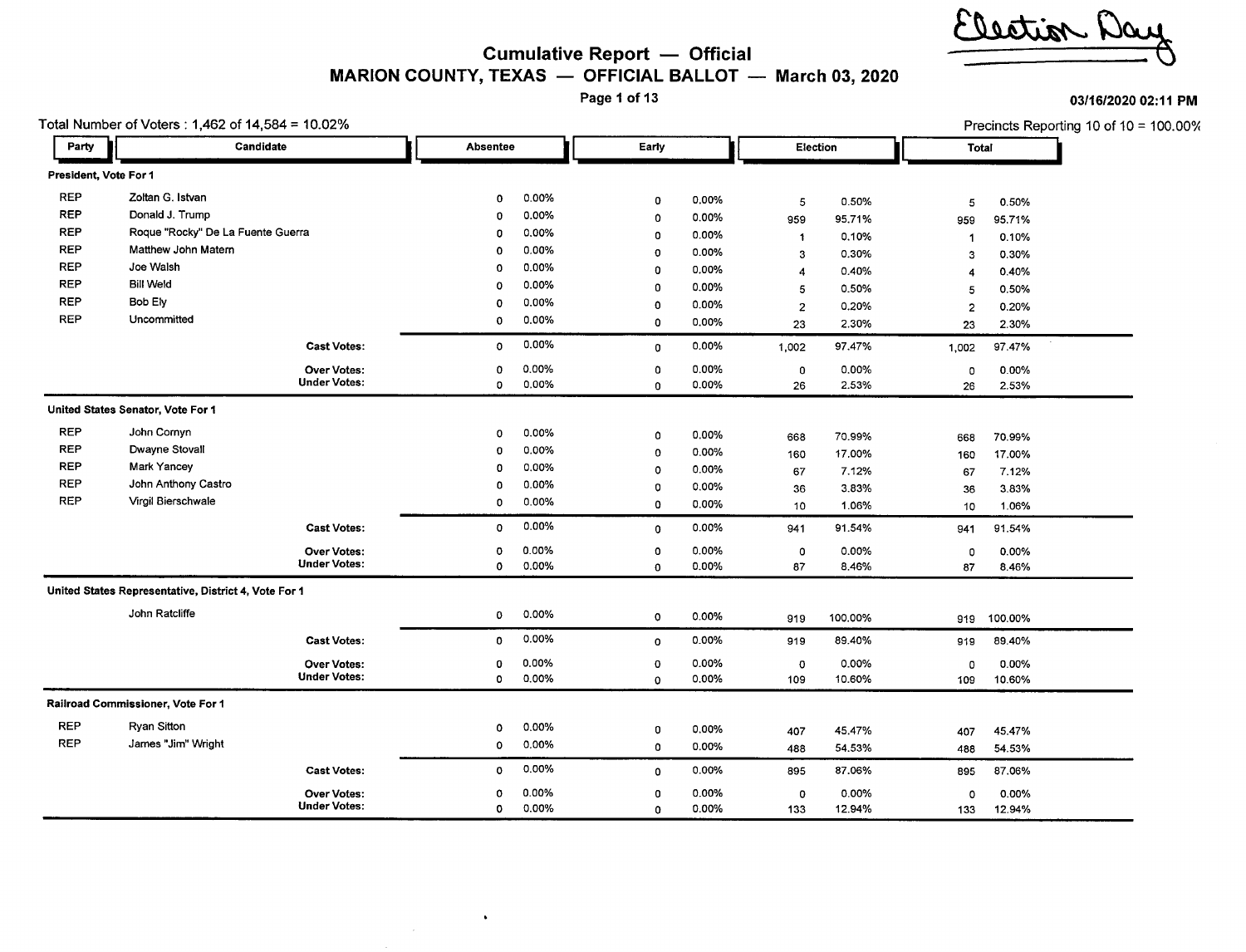### Cumulative Report  $-$  Official MARION COUNTY, TEXAS  $-$  OFFICIAL BALLOT  $-$  March 03, 2020<br>Page 2 of 13

03/16/2020 02:11 PM

 $\label{eq:2.1} \frac{1}{2} \left( \frac{1}{2} \left( \frac{1}{2} \right) \left( \frac{1}{2} \right) \left( \frac{1}{2} \right) \left( \frac{1}{2} \right) \left( \frac{1}{2} \right) \left( \frac{1}{2} \right) \left( \frac{1}{2} \right) \left( \frac{1}{2} \right) \left( \frac{1}{2} \right) \left( \frac{1}{2} \right) \left( \frac{1}{2} \right) \left( \frac{1}{2} \right) \left( \frac{1}{2} \right) \left( \frac{1}{2} \right) \left( \frac{1}{2} \right$ 

Total Number of Voters: 1,462 of 14,584 = 10.02% 2011 10:00 10:00 10:00 10:00 10:00 10:00 10:00 10:00 10:00 10:00 10:00 10:00 10:00 10:00 10:00 10:00 10:00 10:00 10:00 10:00 10:00 10:00 10:00 10:00 10:00 10:00 10:00 10:00 I Party **Party Candidate . Candidate . Absentee .** Absentee . Early . Election . Total . Total . Total . Total . Total . Total . Total . Total . Total . Total . Total . Total . Total . Total . Total . Total . Total . Total .  $\mathbf{r}$ Chief Justice, Supreme Court, Vote For 1 REP Nathan Hecht <sup>0</sup> 0.00% <sup>0</sup> 0.00% <sup>885</sup> 100.00% <sup>885</sup> 100.00% Cast Votes: 0 0.00% 0 0.00% 885 86.09% 885 86.09% Over Votes: 0 0.00% 0 0.00% 0 0.00% 0 0.00% Under Votes: <sup>0</sup> 0.00% <sup>0</sup> 0.00% <sup>143</sup> 13.91% <sup>143</sup> 13.91% Justice, Supreme Court, Place 6 - Unexpired Term, Vote For 1 REP Jane Bland <sup>0</sup> 0.00% <sup>0</sup> 0.00% <sup>837</sup> 100.00% <sup>837</sup> 100.00% Cast Votes: <sup>0</sup> 0.00% <sup>0</sup> 0.00% <sup>837</sup> 81.42% <sup>837</sup> 81.42% Over Votes: 0 0.00% 0 0.00% 0 0.00% 0 0.00% Under Votes: <sup>0</sup> 0.00% <sup>0</sup> 0.00% <sup>191</sup> 18.58% <sup>191</sup> 18.58% Justice, Supreme Court, Place 7, Vote For 1 REP Jeff Boyd <sup>0</sup> 0.00% <sup>a</sup> 0.00% <sup>864</sup> 100.00% <sup>864</sup> 100.00% Cast Votes: <sup>0</sup> 0.00% <sup>0</sup> 0.00% <sup>864</sup> 84.05% <sup>864</sup> 84.05% Over Votes: 0 0.00% 0 0.00% 0 0.00% 0 0.00% Under Votes: 0 0.00% 0 0.00% 164 15.95% 164 15.95% Justice, Supreme Court, Place 8, Vote For 1 REP Brett Busby <sup>0</sup> 0.00% <sup>0</sup> 0.00% <sup>858</sup> 100.00% <sup>858</sup> 100.00% Cast Votes: <sup>0</sup> 0.00% a 0.00% <sup>858</sup> 83.46% <sup>858</sup> 83.46% Over Votes: 0 0.00% 0 0.00% 0 0.00% 0 0.00% Under Votes: <sup>0</sup> 0.00% <sup>0</sup> 0.00% <sup>170</sup> 16.54% <sup>170</sup> 16.54% Judge, Court of Criminal Appeals, Place 3, Vote For 1 REP Bert Richardson 0 0.00% 0 0.00% 566 64.25% 566 64.25% REP Gina Parker <sup>0</sup> 0.00% <sup>0</sup> 0.00% <sup>315</sup> 35.75% <sup>315</sup> 35.75% Cast Votes: <sup>0</sup> 0.00% <sup>0</sup> 0.00% <sup>881</sup> 85.70% <sup>881</sup> 85.70% Over Votes: 0 0.00% 0 0.00% 0 0.00% 0 0.00% Under Votes: <sup>0</sup> 0.00% <sup>0</sup> 0.00% <sup>147</sup> 14.30% <sup>147</sup> 14.30% Judge, Court of Criminal Appeals, Place 4, Vote For 1 REP Kevin Patrick Yeary 0 0.00% 0 0.00% 856 100.00% 856 100.00% Cast Votes: <sup>0</sup> 0.00% <sup>0</sup> 0.00% <sup>856</sup> 83.27% <sup>856</sup> 83.27% Over Votes: 0 0.00% 0 0.00% 0 0.00% 0 0.00% Under Votes: 0 0.00% 0 0.00% 172 16.73% 172 16.73%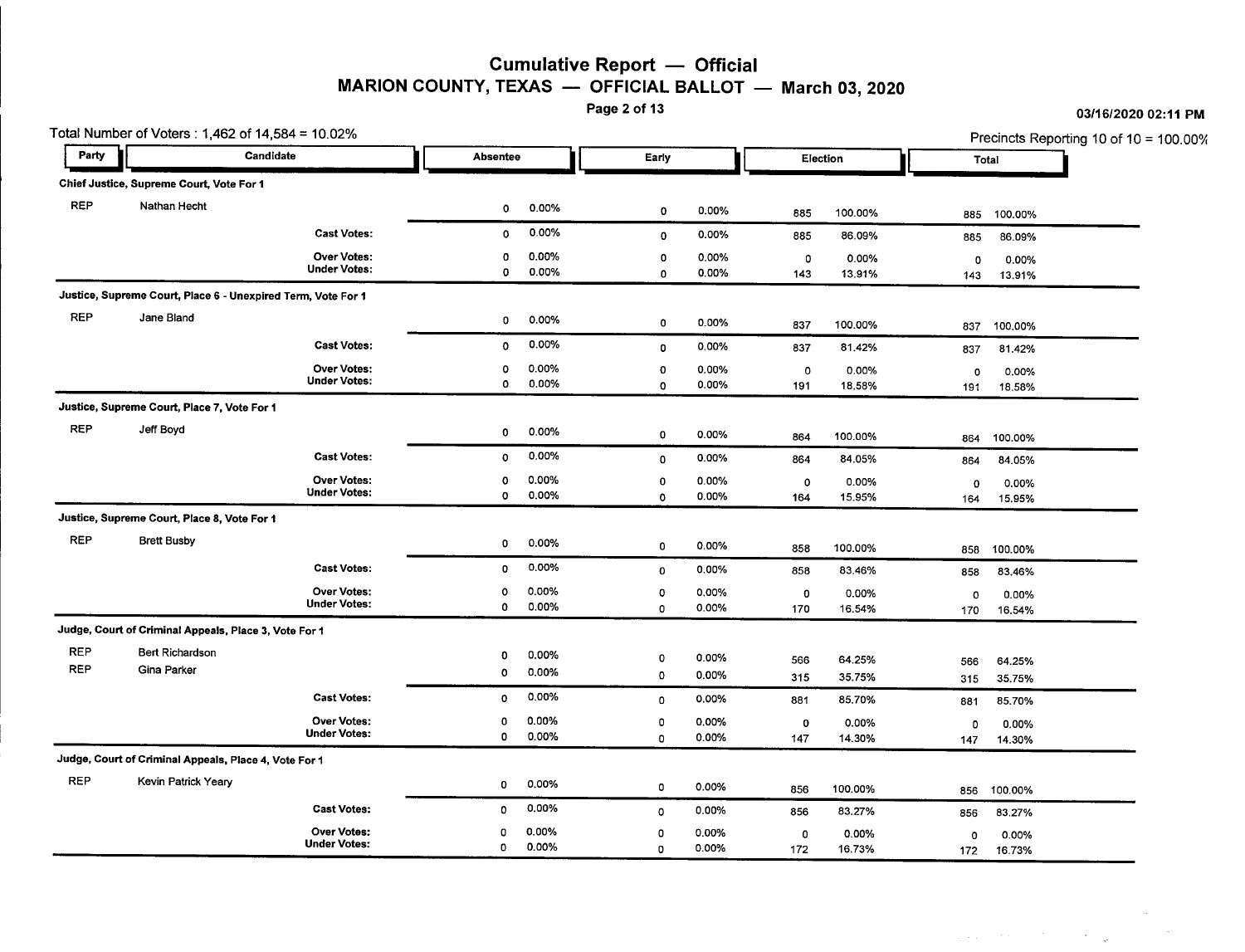### Cumulative Report - Official MARION COUNTY, TEXAS  $-$  OFFICIAL BALLOT  $-$  March 03, 2020<br>Page 3 of 13

Total Number of Voters: 1,462 of 14,584 = 10.02% <br>
Precincts Reporting 10 of 10 = 100.00% I Party **Party Candidate . Absentee . Absentee . I Election . Election** . Total . Total . Total . Total . Total . Total . Total . Total . Total . Total . Total . Total . Total . Total . Total . Total . Total . Total . Total Judge, Court of Criminal Appeals, Place 9, Vote For <sup>1</sup> **•** REP David Newell <sup>0</sup> 0.00% <sup>0</sup> 0.00% <sup>865</sup> 100.00% <sup>865</sup> 100.00% Cast Votes: <sup>0</sup> 0.00% <sup>0</sup> 0.00% <sup>865</sup> 84.14% <sup>865</sup> 84.14% Over Votes: <sup>0</sup> 0.00% <sup>0</sup> 0.00% <sup>0</sup> 0.00% <sup>0</sup> 0.00% Under Votes: <sup>0</sup> 0.00% <sup>0</sup> 0.00% <sup>163</sup> 15.86% <sup>163</sup> 15.86% Member, State Board of Education, District 9, Vote For 1 Keven M. Ellis <sup>0</sup> 0.00% <sup>0</sup> 0.00% <sup>840</sup> 100.00% <sup>840</sup> 100.00% Cast Votes: <sup>0</sup> 0.00% <sup>0</sup> 0.00% <sup>840</sup> 81.71% <sup>840</sup> 81.71% Over Votes: <sup>0</sup> 0.00% <sup>0</sup> 0.00% <sup>0</sup> 0.00% <sup>0</sup> 0.00% Under Votes: <sup>0</sup> 0.00% <sup>0</sup> 0.00% <sup>188</sup> 18.29% <sup>188</sup> 18.29% State Senator, District 1, Vote For 1 Bryan Hughes 20 0.00% 0 0.00% 0 0.00% 0 0.00% 853 100.00% 853 100.00% 853 100.00% 853 100.00% Cast Votes: <sup>0</sup> 0.00% <sup>0</sup> 0.00% <sup>853</sup> 82.98% <sup>853</sup> 82.98% Over Votes: <sup>0</sup> 0.00% <sup>0</sup> 0.00% <sup>0</sup> 0.00% <sup>0</sup> 0.00% Under Votes: <sup>0</sup> 0.00% <sup>0</sup> 0.00% <sup>175</sup> 17.02% <sup>175</sup> 17.02% State Representative, District 9, Vote For 1 Chris Paddie<br>Mart 105llionary - 115 75.03% 0 0.00% 0 0.000% 0 0.000% 715 75.03% 715 75.03% 715 75.03% Mark Williams <sup>0</sup> 0.00% <sup>0</sup> 0.00% <sup>238</sup> 24.97% <sup>238</sup> 24.97% Cast Votes: <sup>0</sup> 0.00% <sup>0</sup> 0.00% <sup>953</sup> 92.70% <sup>953</sup> 92.70% Over Votes: 0 0.00% 0 0.00% 0 0.00% 0 0.00% Under Votes: <sup>0</sup> 0.00% <sup>0</sup> 0.00% <sup>75</sup> 7.30% <sup>75</sup> 7.30% Justice, 6th Court of Appeals District, Place 3, Vote For 1 Ralph K. Burgess <sup>0</sup> 0.00% <sup>0</sup> 0.00% <sup>848</sup> 100.00% <sup>848</sup> 100.00% Cast Votes: 0 0.00% <sub>0</sub> 0.00% 848 82.49% 848 82.49% Over Votes: <sup>0</sup> 0.00% <sup>0</sup> 0.00% <sup>0</sup> 0.00% <sup>0</sup> 0.00% Under Votes: <sup>0</sup> 0.00% <sup>0</sup> 0.00% <sup>180</sup> 17.51% <sup>180</sup> 17.51% County Attorney, Vote For 1 Angela "Angie" Smoak <sup>0</sup> 0.00% <sup>0</sup> 0.00% <sup>889</sup> 100.00% <sup>889</sup> 100.00% Cast Votes: <sup>0</sup> 0.00% <sup>0</sup> 0.00% <sup>889</sup> 86.48% <sup>889</sup> 86.48% Over Votes: <sup>0</sup> 0.00% <sup>0</sup> 0.00% <sup>0</sup> 0.00% <sup>0</sup> 0.00% Under Votes: <sup>0</sup> 0.00% <sup>0</sup> 0.00% <sup>139</sup> 13.52% <sup>139</sup> 13.52%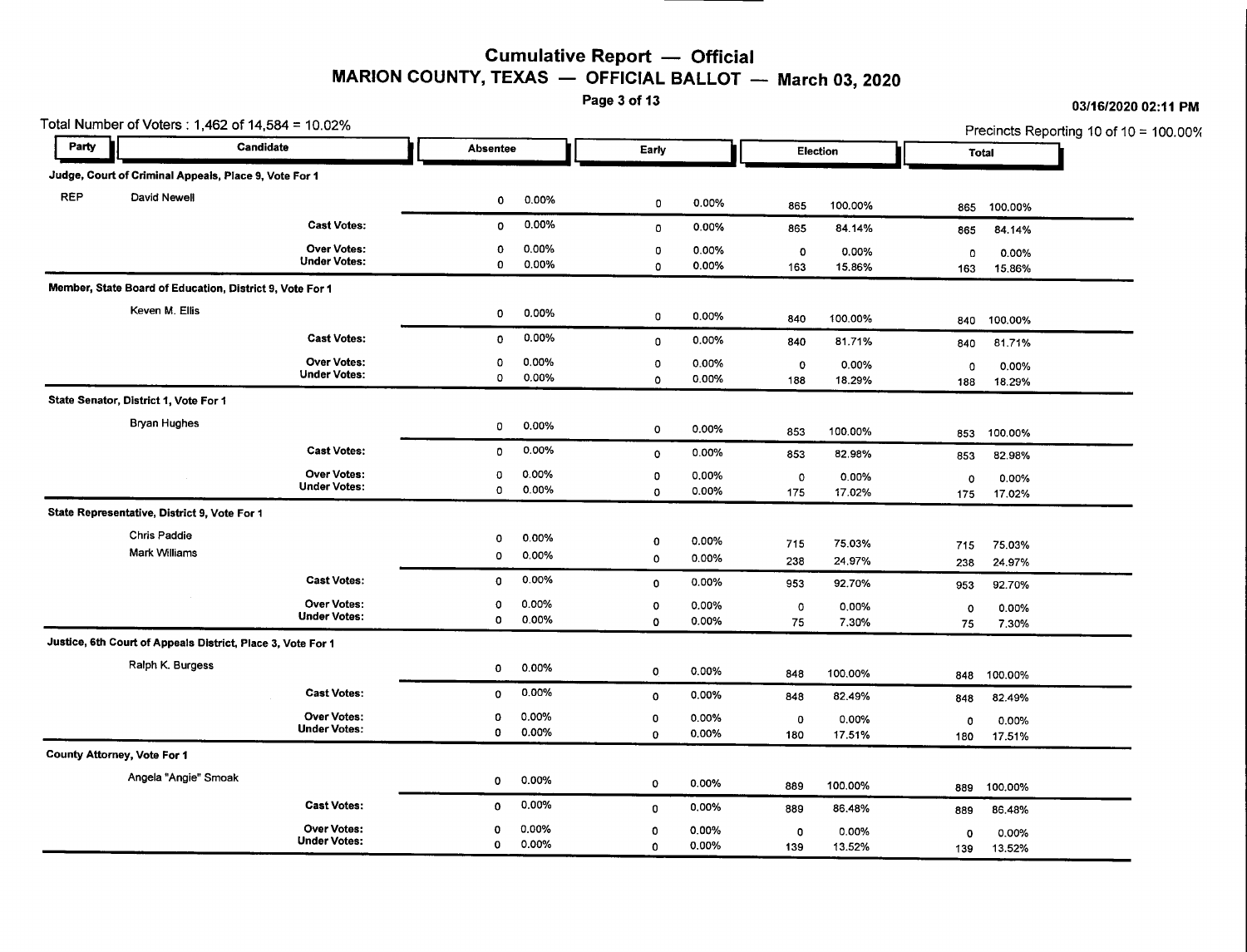### Cumulative Report - Official MARION COUNTY, TEXAS  $-$  OFFICIAL BALLOT  $-$  March 03, 2020<br>Page 4 of 13

Total Number of Voters: 1,462 of 14,584 = 10.02% Precincts Reporting 10 of 10 = 100.00% l, Party **Party Party Candidate . Absentee . Early . Election . I Election . Total . Total . Total . Total . Total .**<br>Absentee . Early . Election . Total . Total . Total . Total . Total . Total . Total . Total . Total . Total  $\mathbf I$ Sheriff, Vote For 1 David Capps <sup>0</sup> 0.00% <sup>0</sup> 0.00% <sup>912</sup> 100.00% <sup>912</sup> 100.00% Cast Votes: 0 0.00% 0 0.00% 912 88.72% 912 88.72% Over Votes: 0 0.00% 0 0.00% 0 0.00% 0 0.00% Under Votes: 0 0.00% 0 0.00% 116 11.28% 116 11.28% County Commissioner, Precinct No.1, Vote For 1 J. R. Ashley <sup>0</sup> 0.00% <sup>0</sup> 0.00% <sup>304</sup> 100.00% <sup>304</sup> 100.00% Cast Votes: 0 0.00% 0 0.00% 304 92.97% 304 92.97% Over Votes: 0 0.00% 0 0.00% 0 0.00% 0 0.00% Under Votes: 0 0.00% 0 0.00% 23 7.03% 23 7.03% County Commissioner, Precinct No.3, Vote For 1 Ralph Meisenheimer <sup>0</sup> 0.00% <sup>0</sup> 0.00% <sup>124</sup> 100.00% <sup>124</sup> 100.00% Cast Votes: a 0.00% 0 0.00% 124 78.48% 124 78.48% Over Votes: a 0.00% a 0.00% 0 0.00% a 0.00% Under Votes: a 0.00% 0 0.00% 34 21.52% 34 21.52% Justice of the Peace, Precinct No.2 - Unexpired Term, Vote For 1 Alan Biddy <sup>0</sup> 0.00% <sup>a</sup> 0.00% <sup>124</sup> 100.00% <sup>124</sup> 100.00% Cast Votes: a 0.00% a 0.00% 124 78.48% 124 78.48% Over Votes: a 0.00% a 0.00% a 0.00% a 0.00% Under Votes: a 0.00% 0 0.00% 34 21.52% 34 21.52% Constable, Precinct No.1, Vote For 1 Ed Baird <sup>a</sup> 0.00% <sup>0</sup> 0.00% <sup>427</sup> 54.67% <sup>427</sup> 54.67% Michael Williams 0 0.00% 0 0.00% 354 45.33% 354 45.33% Cast Votes: a 0.00% 0 0.00% 781 89.77% 781 89.77% Over Votes: 0 0.00% a 0.00% a 0.00% 0 0.00% Under Votes: 0 0.00% 0 0.00% 89 10.23% 89 10.23% Constable, Precinct No.2, Vote For 1 Jeff Greer <sup>a</sup> 0.00% <sup>0</sup> 0.00% <sup>126</sup> 100.00% <sup>126</sup> 100.00% Cast Votes: 0 0.00% a 0.00% 126 79.75% 126 79.75% Over Votes: a 0.00% a 0.00% 0 0.00% a 0.00% Under Votes: a 0.00% a 0.00% 32 20.25% 32 20.25%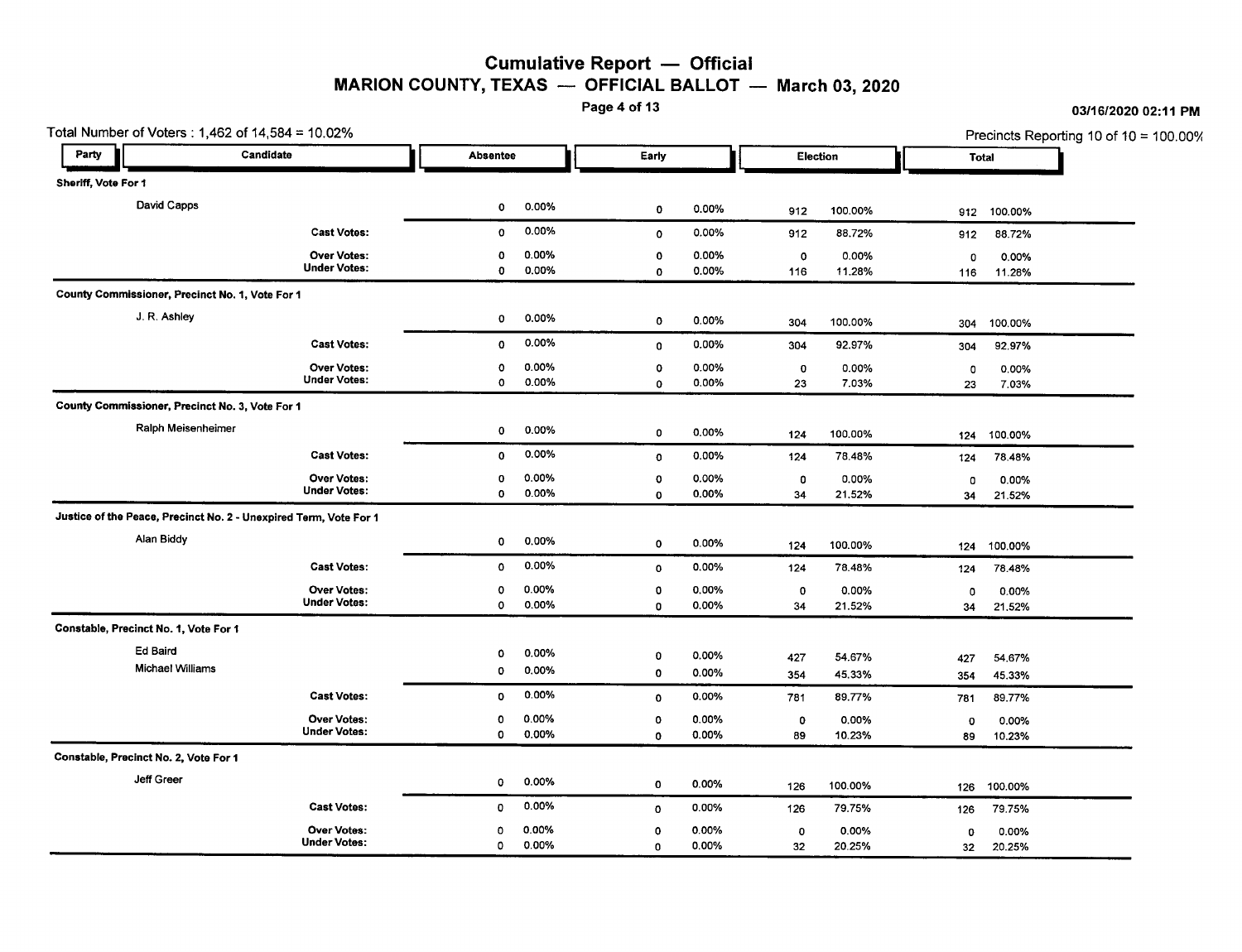## Cumulative Report — Officia<br>TEXAS — OFFICIAL BALLOT Cumulative Report — Official<br>MARION COUNTY, TEXAS — OFFICIAL BALLOT — March 03, 2020

| Total Number of Voters : 1,462 of 14,584 = 10.02% |  |  |  |  |
|---------------------------------------------------|--|--|--|--|
|---------------------------------------------------|--|--|--|--|

Page 5 of 13 **03/16/2020** 02:11 PM

|                          | Total Number of Voters: 1,462 of 14,584 = 10.02% |                                           |                 |                |                  |                |                     |                 |                            |                 |                                           |
|--------------------------|--------------------------------------------------|-------------------------------------------|-----------------|----------------|------------------|----------------|---------------------|-----------------|----------------------------|-----------------|-------------------------------------------|
| Party                    | Candidate                                        |                                           | <b>Absentee</b> |                | Early            |                |                     | Election        |                            | Total           | Precincts Reporting 10 of 10 = $100.00\%$ |
|                          | County Chairman, Vote For 1                      |                                           |                 |                |                  |                |                     |                 |                            |                 |                                           |
|                          | <b>Scott Stebbins</b>                            |                                           | $\circ$         | 0.00%          | 0                | 0.00%          | 832                 | 100.00%         | 832                        | 100.00%         |                                           |
|                          |                                                  | <b>Cast Votes:</b>                        | 0               | 0.00%          | 0                | 0.00%          | 832                 | 80.93%          | 832                        | 80.93%          |                                           |
|                          |                                                  | <b>Over Votes:</b><br><b>Under Votes:</b> | o<br>0          | 0.00%<br>0.00% | 0<br>$\mathbf 0$ | 0.00%<br>0.00% | 0<br>196            | 0.00%<br>19.07% | $\circ$<br>196             | 0.00%<br>19.07% |                                           |
| President, Vote For 1    |                                                  |                                           |                 |                |                  |                |                     |                 |                            |                 |                                           |
| <b>DEM</b><br><b>DEM</b> | Joseph R. Biden<br><b>Bernie Sanders</b>         |                                           | 0               | 0.00%          | $\mathbf{0}$     | 0.00%          | 273                 | 65.78%          | 273                        | 65,78%          |                                           |
| <b>DEM</b>               | Andrew Yang                                      |                                           | 0<br>0          | 0.00%<br>0.00% | o<br>0           | 0.00%<br>0.00% | 69<br>-1            | 16.63%<br>0.24% | 69                         | 16.63%          |                                           |
| <b>DEM</b><br><b>DEM</b> | <b>Elizabeth Warren</b><br>Amy Klobuchar         |                                           | 0               | 0.00%          | 0                | 0.00%          | 18                  | 4.34%           | $\overline{1}$<br>18       | 0.24%<br>4.34%  |                                           |
| <b>DEM</b>               | Julián Castro                                    |                                           | 0<br>0          | 0.00%<br>0.00% | o<br>0           | 0.00%<br>0.00% | 1<br>0              | 0.24%<br>0.00%  | - 1                        | 0.24%           |                                           |
| <b>DEM</b><br><b>DEM</b> | Cory Booker<br>Marianne Williamson               |                                           | ٥               | 0.00%          | $\Omega$         | 0.00%          | $\overline{2}$      | 0.48%           | $\circ$<br>$\overline{2}$  | 0.00%<br>0.48%  |                                           |
| <b>DEM</b>               | <b>Michael Bennet</b>                            |                                           | 0<br>$\Omega$   | 0.00%<br>0.00% | $\Omega$<br>0    | 0.00%<br>0.00% | -1<br>3             | 0.24%<br>0.72%  |                            | 0.24%           |                                           |
| DEM<br><b>DEM</b>        | Robby Wells<br><b>Tulsi Gabbard</b>              |                                           | o               | 0.00%<br>0.00% | $\circ$          | 0.00%          | 1                   | 0.24%           | 3<br>-1                    | 0.72%<br>0.24%  |                                           |
| <b>DEM</b>               | Michael R. Bloomberg                             |                                           | 0<br>o          | 0.00%          | $\mathbf 0$<br>0 | 0.00%<br>0.00% | 0<br>43             | 0.00%<br>10.36% | $\Omega$<br>43             | 0.00%<br>10.36% |                                           |
| <b>DEM</b><br><b>DEM</b> | Roque "Rocky" De La Fuente<br>Tom Steyer         |                                           | 0<br>$\Omega$   | 0.00%<br>0.00% | 0                | 0.00%          | 0                   | 0.00%           | 0                          | 0.00%           |                                           |
| <b>DEM</b>               | Pete Buttigieg                                   |                                           | $\circ$         | 0.00%          | 0<br>0           | 0.00%<br>0.00% | $\overline{2}$<br>0 | 0.48%<br>0.00%  | $\overline{2}$<br>$\Omega$ | 0.48%<br>0.00%  |                                           |
| <b>DEM</b><br><b>DEM</b> | John K. Delaney<br><b>Deval Patrick</b>          |                                           | $\circ$<br>0    | 0.00%<br>0.00% | ٥                | 0.00%          | -1                  | 0.24%           | -1                         | 0.24%           |                                           |
|                          |                                                  | <b>Cast Votes:</b>                        | 0               | 0.00%          | 0                | 0.00%          | 0                   | 0.00%           | $\Omega$                   | 0.00%           |                                           |
|                          |                                                  | <b>Over Votes:</b>                        | 0               | 0.00%          | $\mathbf 0$      | 0.00%          | 415                 | 95.62%          | 415                        | 95.62%          |                                           |
|                          |                                                  | <b>Under Votes:</b>                       | 0               | 0.00%          | 0<br>0           | 0.00%<br>0.00% | O<br>19             | 0.00%<br>4.38%  | 0<br>19                    | 0.00%<br>4.38%  |                                           |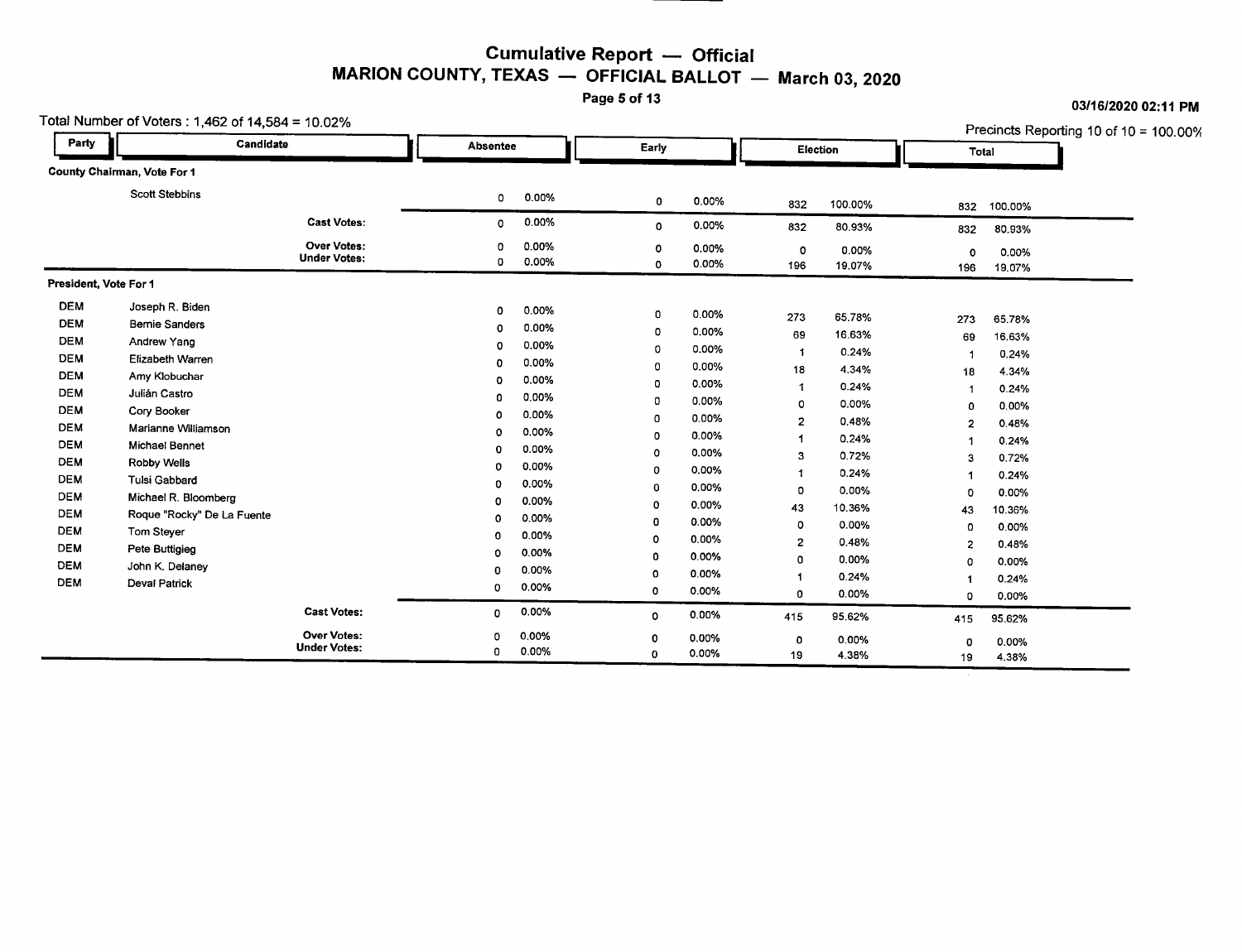#### Cumulative Report — Officia MARION COUNTY, TEXAS — OFFICIAL BALLOT — March 03, 2020

Page 6 of 13

|            | Total Number of Voters: 1,462 of 14,584 = 10.02%     |                     |                 |       | Election     |       | Precincts Reporting 10 of 10 = 100.00%<br>Total |         |                |         |
|------------|------------------------------------------------------|---------------------|-----------------|-------|--------------|-------|-------------------------------------------------|---------|----------------|---------|
| Party      | Candidate                                            |                     | <b>Absentee</b> |       | Early        |       |                                                 |         |                |         |
|            | United States Senator, Vote For 1                    |                     |                 |       |              |       |                                                 |         |                |         |
| <b>DEM</b> | Victor Hugo Harris                                   |                     | 0               | 0.00% | $\mathbf 0$  | 0.00% | 71                                              | 19.51%  | 71             | 19.51%  |
| <b>DEM</b> | Mary "MJ" Hegar                                      |                     | 0               | 0.00% | $\circ$      | 0.00% | 78                                              | 21.43%  | 78             | 21.43%  |
| <b>DEM</b> | Chris Bell                                           |                     | $\mathbf 0$     | 0.00% | $\circ$      | 0.00% | 61                                              | 16.76%  | 61             | 16.76%  |
| <b>DEM</b> | <b>Michael Cooper</b>                                |                     | 0               | 0.00% | $\mathbf 0$  | 0.00% | 23                                              | 6.32%   | 23             | 6.32%   |
| <b>DEM</b> | D.R. Hunter                                          |                     | $\circ$         | 0.00% | $\mathbf 0$  | 0.00% | 10                                              | 2.75%   | 10             | 2.75%   |
| <b>DEM</b> | Annie "Mamá" Garcia                                  |                     | $\mathbf 0$     | 0.00% | $\mathbf 0$  | 0.00% | 27                                              | 7.42%   | 27             | 7.42%   |
| <b>DEM</b> | Sema Hemandez                                        |                     | o               | 0.00% | $\mathbf{o}$ | 0.00% | 11                                              | 3.02%   | 11             | 3.02%   |
| <b>DEM</b> | Amanda K. Edwards                                    |                     | 0               | 0.00% | $\circ$      | 0.00% | 30                                              | 8.24%   | 30             | 8.24%   |
| <b>DEM</b> | <b>Royce West</b>                                    |                     | $\mathbf 0$     | 0.00% | 0            | 0.00% | 29                                              | 7.97%   | 29             | 7.97%   |
| <b>DEM</b> | Cristina Tzintzun Ramirez                            |                     | $\circ$         | 0.00% | 0            | 0.00% | 11                                              | 3.02%   | 11             | 3.02%   |
| <b>DEM</b> | Adrian Ocegueda                                      |                     | $\mathbf 0$     | 0.00% | o            | 0.00% | $\overline{2}$                                  | 0.55%   | $\overline{2}$ | 0.55%   |
| <b>DEM</b> | Jack Daniel Foster Jr                                |                     | 0               | 0.00% | 0            | 0.00% | 11                                              | 3.02%   | 11             | 3.02%   |
|            |                                                      | <b>Cast Votes:</b>  | $\mathbf 0$     | 0.00% | $\mathbf{0}$ | 0.00% | 364                                             | 83.87%  | 364            | 83.87%  |
|            |                                                      | <b>Over Votes:</b>  | $\mathbf{0}$    | 0.00% | 0            | 0.00% | 0                                               | 0.00%   | $\Omega$       | 0.00%   |
|            |                                                      | <b>Under Votes:</b> | $\mathbf{o}$    | 0.00% | 0            | 0.00% | 70                                              | 16.13%  | 70             | 16.13%  |
|            | United States Representative, District 4, Vote For 1 |                     |                 |       |              |       |                                                 |         |                |         |
|            | <b>Russell Foster</b>                                |                     | $\mathbf 0$     | 0.00% | $\circ$      | 0.00% | 246                                             | 100.00% | 246            | 100.00% |
|            |                                                      | <b>Cast Votes:</b>  | $\circ$         | 0.00% | 0            | 0.00% | 246                                             | 56.68%  | 246            | 56,68%  |
|            |                                                      | <b>Over Votes:</b>  | 0               | 0.00% | $\mathbf 0$  | 0.00% | $\circ$                                         | 0.00%   | 0              | 0.00%   |
|            |                                                      | <b>Under Votes:</b> | $\circ$         | 0.00% | 0            | 0.00% | 188                                             | 43.32%  | 188            | 43.32%  |
|            | Railroad Commissioner, Vote For 1                    |                     |                 |       |              |       |                                                 |         |                |         |
| <b>DEM</b> | Roberto R. "Beto" Alonzo                             |                     | 0               | 0.00% | 0            | 0.00% | 103                                             | 30.03%  | 103            | 30.03%  |
| <b>DEM</b> | Chrysta Castañeda                                    |                     | $\mathbf 0$     | 0.00% | 0            | 0.00% | 66                                              | 19.24%  | 66             | 19.24%  |
| <b>DEM</b> | Kelly Stone                                          |                     | $\circ$         | 0.00% | o            | 0.00% | 91                                              | 26.53%  | 91             | 26.53%  |
| <b>DEM</b> | Mark Watson                                          |                     | 0               | 0.00% | 0            | 0.00% | 83                                              | 24.20%  | 83             | 24.20%  |
|            |                                                      | <b>Cast Votes:</b>  | $\mathbf 0$     | 0.00% | 0            | 0.00% | 343                                             | 79.03%  | 343            | 79.03%  |
|            |                                                      | <b>Over Votes:</b>  | 0               | 0.00% | 0            | 0.00% | $\circ$                                         | 0.00%   | 0              | 0.00%   |
|            |                                                      | <b>Under Votes:</b> | 0               | 0.00% | 0            | 0.00% | 91                                              | 20.97%  | 91             | 20.97%  |
|            | Chief Justice, Supreme Court, Vote For 1             |                     |                 |       |              |       |                                                 |         |                |         |
| <b>DEM</b> | Jerry Zimmerer                                       |                     | 0               | 0.00% | $\mathbf 0$  | 0.00% | 88                                              | 25.51%  | 88             | 25.51%  |
| <b>DEM</b> | Amy Clark Meachum                                    |                     | 0               | 0.00% | $\Omega$     | 0.00% | 257                                             | 74,49%  | 257            | 74.49%  |
|            |                                                      | <b>Cast Votes:</b>  | 0               | 0.00% | 0            | 0.00% | 345                                             | 79.49%  | 345            | 79.49%  |
|            |                                                      | <b>Over Votes:</b>  | $\Omega$        | 0.00% | $\mathbf{o}$ | 0.00% | $\circ$                                         | 0.00%   | 0              | 0.00%   |
|            |                                                      | <b>Under Votes:</b> | 0               | 0.00% | $\circ$      | 0.00% | 89                                              | 20,51%  | 89             | 20.51%  |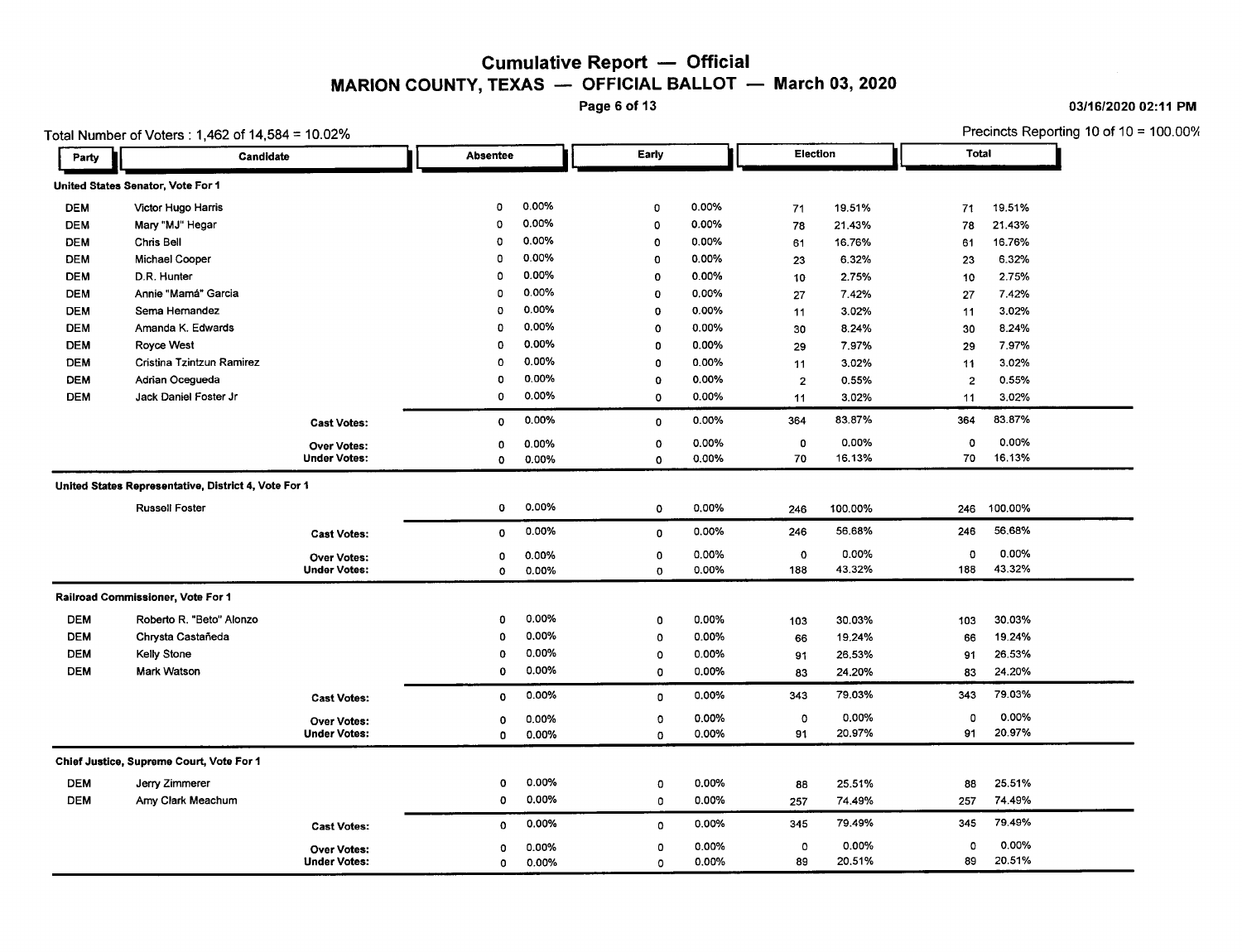#### Cumulative Report - Official MARION COUNTY, TEXAS  $-$  OFFICIAL BALLOT  $-$  March 03, 2020

Page 7 of 13

| 03/16/2020 02:11 PM |
|---------------------|
|---------------------|

|            | Total Number of Voters : 1,462 of 14,584 = 10.02%            |                     |              |          |             |       |             |          | Precincts Reporting 10 of 10 = 100.00% |        |  |  |
|------------|--------------------------------------------------------------|---------------------|--------------|----------|-------------|-------|-------------|----------|----------------------------------------|--------|--|--|
| Party      | Candidate                                                    |                     |              | Absentee |             | Early |             | Election | Total                                  |        |  |  |
|            | Justice, Supreme Court, Place 6 - Unexpired Term, Vote For 1 |                     |              |          |             |       |             |          |                                        |        |  |  |
| <b>DEM</b> | Larry Praeger                                                |                     | 0            | 0.00%    | o           | 0.00% | 158         | 45.93%   | 158                                    | 45.93% |  |  |
| <b>DEM</b> | Kathy Cheng                                                  |                     | 0            | 0.00%    | 0           | 0.00% | 186         | 54.07%   | 186                                    | 54.07% |  |  |
|            |                                                              | <b>Cast Votes:</b>  | 0            | 0.00%    | $\mathbf 0$ | 0.00% | 344         | 79.26%   | 344                                    | 79.26% |  |  |
|            |                                                              | Over Votes:         | 0            | 0.00%    | 0           | 0.00% | $\circ$     | 0.00%    | 0                                      | 0.00%  |  |  |
|            |                                                              | <b>Under Votes:</b> | 0            | 0.00%    | $\circ$     | 0.00% | 90          | 20.74%   | 90                                     | 20.74% |  |  |
|            | Justice, Supreme Court, Place 7, Vote For 1                  |                     |              |          |             |       |             |          |                                        |        |  |  |
| DEM        | <b>Brandy Voss</b>                                           |                     | 0            | 0.00%    | 0           | 0.00% | 127         | 36.49%   | 127                                    | 36.49% |  |  |
| <b>DEM</b> | Staci Williams                                               |                     | 0            | 0.00%    | 0           | 0.00% | 221         | 63.51%   | 221                                    | 63.51% |  |  |
|            |                                                              | <b>Cast Votes:</b>  | $\mathbf{0}$ | 0.00%    | $\circ$     | 0.00% | 348         | 80.18%   | 348                                    | 80.18% |  |  |
|            |                                                              | <b>Over Votes:</b>  | 0            | 0.00%    | $\Omega$    | 0.00% | $\circ$     | 0.00%    | $\mathbf 0$                            | 0.00%  |  |  |
|            |                                                              | <b>Under Votes:</b> | O            | 0.00%    | 0           | 0.00% | 86          | 19.82%   | 86                                     | 19.82% |  |  |
|            | Justice, Supreme Court, Place 8, Vote For 1                  |                     |              |          |             |       |             |          |                                        |        |  |  |
| <b>DEM</b> | Gisela D. Triana                                             |                     | $\mathbf{0}$ | 0.00%    | 0           | 0.00% | 190         | 55.23%   | 190                                    | 55.23% |  |  |
| DEM        | Peter Kelly                                                  |                     | $\circ$      | 0.00%    | 0           | 0.00% | 154         | 44.77%   | 154                                    | 44.77% |  |  |
|            |                                                              | <b>Cast Votes:</b>  | 0            | 0.00%    | 0           | 0.00% | 344         | 79.26%   | 344                                    | 79.26% |  |  |
|            |                                                              | <b>Over Votes:</b>  | 0            | 0.00%    | 0           | 0.00% | 0           | 0.00%    | 0                                      | 0.00%  |  |  |
|            |                                                              | <b>Under Votes:</b> | 0            | 0.00%    | 0           | 0.00% | 90          | 20.74%   | 90                                     | 20.74% |  |  |
|            | Judge, Court of Criminal Appeals, Place 3, Vote For 1        |                     |              |          |             |       |             |          |                                        |        |  |  |
| <b>DEM</b> | Elizabeth Davis Frizell                                      |                     | 0            | 0.00%    | 0           | 0.00% | 239         | 68.48%   | 239                                    | 68.48% |  |  |
| <b>DEM</b> | <b>William Pieratt Demond</b>                                |                     | $\circ$      | 0.00%    | 0           | 0.00% | 36          | 10.32%   | 36                                     | 10.32% |  |  |
| <b>DEM</b> | Dan Wood                                                     |                     | $\mathbf 0$  | 0.00%    | $\mathbf 0$ | 0.00% | 74          | 21.20%   | 74                                     | 21.20% |  |  |
|            |                                                              | <b>Cast Votes:</b>  | $\circ$      | 0.00%    | 0           | 0.00% | 349         | 80.41%   | 349                                    | 80.41% |  |  |
|            |                                                              | <b>Over Votes:</b>  | 0            | 0.00%    | 0           | 0.00% | $\mathbf 0$ | 0.00%    | $\circ$                                | 0.00%  |  |  |
|            |                                                              | <b>Under Votes:</b> | 0            | 0.00%    | 0           | 0.00% | 85          | 19.59%   | 85                                     | 19.59% |  |  |
|            | Judge, Court of Criminal Appeals, Place 4, Vote For 1        |                     |              |          |             |       |             |          |                                        |        |  |  |
| <b>DEM</b> | <b>Tina Clinton</b>                                          |                     | 0            | 0.00%    | 0           | 0.00% | 280         | 82.35%   | 280                                    | 82.35% |  |  |
| <b>DEM</b> | <b>Steven Miears</b>                                         |                     | 0            | 0.00%    | $\mathbf 0$ | 0.00% | 60          | 17.65%   | 60                                     | 17.65% |  |  |
|            |                                                              | <b>Cast Votes:</b>  | $\mathbf{0}$ | 0.00%    | $\mathbf 0$ | 0.00% | 340         | 78.34%   | 340                                    | 78.34% |  |  |
|            |                                                              | <b>Over Votes:</b>  | 0            | 0.00%    | $\mathbf 0$ | 0.00% | $\mathbf 0$ | 0.00%    | 0                                      | 0.00%  |  |  |
|            |                                                              | <b>Under Votes:</b> | $\circ$      | 0.00%    | 0           | 0.00% | 94          | 21.66%   | 94                                     | 21.66% |  |  |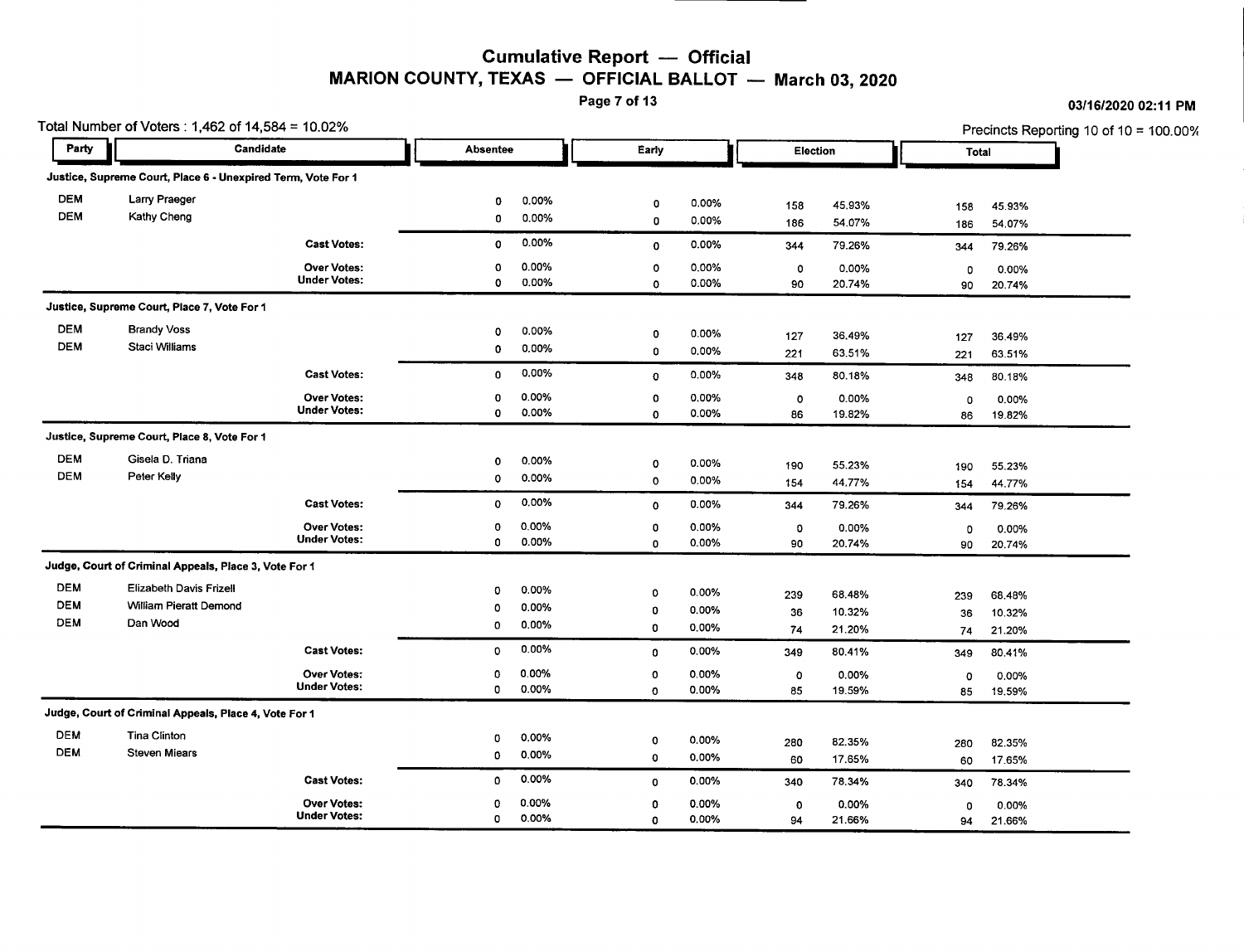### **Cumulative Report - Official** MARION COUNTY, TEXAS  $-$  OFFICIAL BALLOT  $-$  March 03, 2020<br>Page 8 of 13

|                     | Total Number of Voters : 1,462 of 14,584 = 10.02%        |                                           |              |                   |                        |                |                    | Precincts Reporting 10 of 10 = 100.00% |                     |                 |
|---------------------|----------------------------------------------------------|-------------------------------------------|--------------|-------------------|------------------------|----------------|--------------------|----------------------------------------|---------------------|-----------------|
| Party               | Candidate                                                |                                           | Absentee     |                   | Early                  |                | Election           |                                        | Total               |                 |
|                     | Judge, Court of Criminal Appeals, Place 9, Vote For 1    |                                           |              |                   |                        |                |                    |                                        |                     |                 |
| <b>DEM</b>          | <b>Brandon Birmingham</b>                                |                                           | ٥            | 0.00%             | 0                      | 0.00%          | 311                | 100.00%                                | 311                 | 100.00%         |
|                     |                                                          | <b>Cast Votes:</b>                        | 0            | 0.00%             | $\circ$                | 0.00%          | 311                | 71.66%                                 | 311                 | 71.66%          |
|                     |                                                          | <b>Over Votes:</b><br><b>Under Votes:</b> | 0<br>0       | 0.00%<br>0.00%    | $\mathbf 0$<br>0       | 0.00%<br>0.00% | $\mathbf 0$<br>123 | 0.00%<br>28,34%                        | $\mathbf{o}$<br>123 | 0.00%<br>28.34% |
|                     | Member, State Board of Education, District 9, Vote For 1 |                                           |              |                   |                        |                |                    |                                        |                     |                 |
|                     | <b>Brenda Davis</b>                                      |                                           | 0            | 0.00%             | $\mathbf 0$            | 0.00%          | 320                | 100.00%                                | 320                 | 100.00%         |
|                     |                                                          | <b>Cast Votes:</b>                        | 0            | 0.00%             | $\mathbf 0$            | 0.00%          | 320                | 73.73%                                 | 320                 | 73.73%          |
|                     |                                                          | <b>Over Votes:</b><br><b>Under Votes:</b> | 0<br>0       | 0.00%<br>0.00%    | $\circ$<br>$\mathbf 0$ | 0.00%<br>0.00% | $\circ$<br>114     | 0.00%<br>26.27%                        | $\circ$<br>114      | 0.00%<br>26.27% |
|                     | State Senator, District 1, Vote For 1                    |                                           |              |                   |                        |                |                    |                                        |                     |                 |
|                     | Audrey Spanko                                            |                                           | ٥            | 0.00%             | $\mathbf 0$            | 0.00%          | 292                | 100.00%                                | 292                 | 100.00%         |
|                     |                                                          | <b>Cast Votes:</b>                        | 0            | 0.00%             | 0                      | 0.00%          | 292                | 67.28%                                 | 292                 | 67.28%          |
|                     |                                                          | <b>Over Votes:</b><br><b>Under Votes:</b> | 0<br>0       | 0.00%<br>0.00%    | o<br>$\mathbf 0$       | 0.00%<br>0.00% | $\circ$<br>142     | 0.00%<br>32.72%                        | 0<br>142            | 0.00%<br>32.72% |
| Sheriff, Vote For 1 |                                                          |                                           |              |                   |                        |                |                    |                                        |                     |                 |
|                     | David Quada Jr                                           |                                           | 0            | 0.00%             | 0                      | 0.00%          | 315                | 100.00%                                | 315                 | 100.00%         |
|                     |                                                          | <b>Cast Votes:</b>                        | 0            | 0.00%             | $\circ$                | 0.00%          | 315                | 72.58%                                 | 315                 | 72.58%          |
|                     |                                                          | <b>Over Votes:</b><br><b>Under Votes:</b> | 0<br>0       | 0.00%<br>$0.00\%$ | 0<br>0                 | 0.00%<br>0.00% | $\circ$<br>119     | 0.00%<br>27.42%                        | 0<br>119            | 0.00%<br>27.42% |
|                     | County Tax Assessor-Collector, Vote For 1                |                                           |              |                   |                        |                |                    |                                        |                     |                 |
|                     | Karen Jones                                              |                                           | 0            | 0.00%             | $\circ$                | 0.00%          | 350                | 100.00%                                | 350                 | 100.00%         |
|                     |                                                          | <b>Cast Votes:</b>                        | $\mathbf 0$  | 0.00%             | $\circ$                | 0.00%          | 350                | 80.65%                                 | 350                 | 80.65%          |
|                     |                                                          | <b>Over Votes:</b><br><b>Under Votes:</b> | 0<br>0       | 0.00%<br>0.00%    | 0<br>0                 | 0.00%<br>0.00% | $\circ$<br>84      | 0.00%<br>19.35%                        | 0<br>84             | 0.00%<br>19.35% |
|                     | County Commissioner, Precinct No. 3, Vote For 1          |                                           |              |                   |                        |                |                    |                                        |                     |                 |
|                     | Corey Watson                                             |                                           | $\mathbf{o}$ | 0.00%             | 0                      | 0.00%          | 128                | 100.00%                                | 128                 | 100.00%         |
|                     |                                                          | <b>Cast Votes:</b>                        | $\mathbf 0$  | 0.00%             | 0                      | 0.00%          | 128                | 88.28%                                 | 128                 | 88.28%          |
|                     |                                                          | <b>Over Votes:</b><br><b>Under Votes:</b> | 0<br>$\circ$ | 0.00%<br>0.00%    | 0<br>0                 | 0.00%<br>0.00% | $\circ$<br>17      | 0.00%<br>11.72%                        | 0<br>17             | 0.00%<br>11.72% |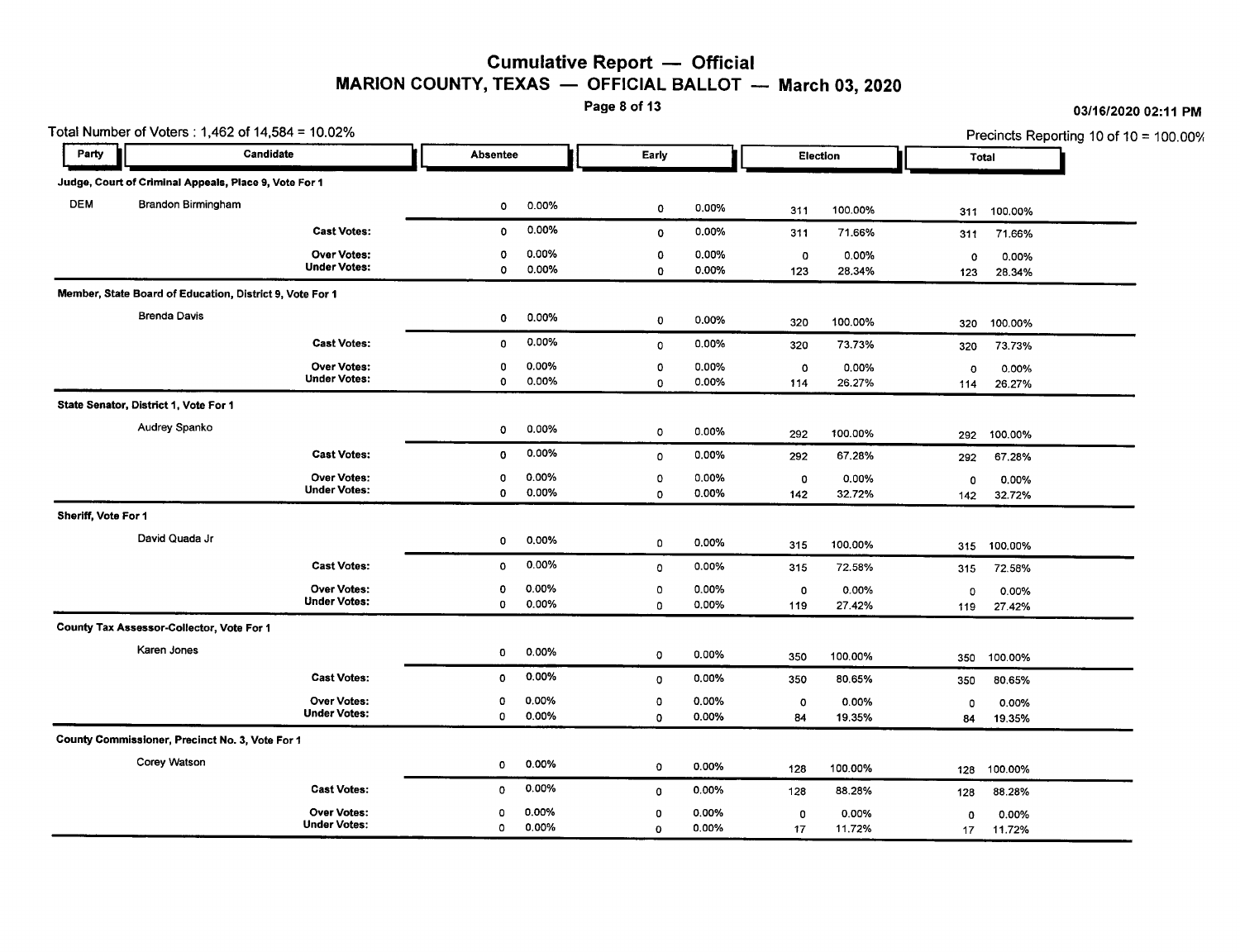#### **Cumulative Report - Official MARION COUNTY, TEXAS - OFFICIAL BALLOT March** 03, **2020**

Page 9 of 13

| Party | Total Number of Voters : 1,462 of 14,584 = 10.02% | Candidate                                 |              |                 |                  |                |               |                 |           |                 | Precincts Reporting 10 of 10 = 100.00% |
|-------|---------------------------------------------------|-------------------------------------------|--------------|-----------------|------------------|----------------|---------------|-----------------|-----------|-----------------|----------------------------------------|
|       |                                                   |                                           |              | <b>Absentee</b> |                  | Early          |               | Election        |           | Total           |                                        |
|       | Constable, Precinct No. 2, Vote For 1             |                                           |              |                 |                  |                |               |                 |           |                 |                                        |
|       | Tashia N. Wilson                                  |                                           | 0            | 0.00%           | 0                | 0.00%          |               |                 |           |                 |                                        |
|       |                                                   | <b>Cast Votes:</b>                        | 0            | 0.00%           |                  | 0.00%          | 103           | 100.00%         | 103       | 100.00%         |                                        |
|       |                                                   | <b>Over Votes:</b>                        |              |                 | $\mathbf 0$      |                | 103           | 71.03%          | 103       | 71.03%          |                                        |
|       |                                                   | <b>Under Votes:</b>                       | 0<br>0       | 0.00%<br>0.00%  | $\mathbf 0$<br>0 | 0.00%<br>0.00% | $\circ$<br>42 | 0.00%           | 0         | 0.00%           |                                        |
|       | County Chairman, Vote For 1                       |                                           |              |                 |                  |                |               | 28.97%          | 42        | 28.97%          |                                        |
|       | Ricky D. Harrington                               |                                           |              |                 |                  |                |               |                 |           |                 |                                        |
|       |                                                   |                                           | $\mathbf 0$  | 0.00%           | 0                | 0.00%          | 340           | 100.00%         | 340       | 100.00%         |                                        |
|       |                                                   | <b>Cast Votes:</b>                        | $\circ$      | 0.00%           | 0                | 0.00%          | 340           | 78.34%          | 340       | 78.34%          |                                        |
|       |                                                   | Over Votes:<br><b>Under Votes:</b>        | 0            | 0.00%           | 0                | 0.00%          | $\circ$       | 0.00%           | $\circ$   | 0.00%           |                                        |
|       |                                                   |                                           | $\circ$      | 0.00%           | $\mathbf 0$      | 0.00%          | 94            | 21.66%          | 94        | 21.66%          |                                        |
|       | Proposition 1, Vote For 1                         |                                           |              |                 |                  |                |               |                 |           |                 |                                        |
|       | Yes                                               |                                           | 0            | 0.00%           | 0                | 0.00%          | 365           | 94.07%          | 365       | 94.07%          |                                        |
|       | No                                                |                                           | 0            | 0.00%           | 0                | 0.00%          | 23            | 5.93%           | 23        | 5.93%           |                                        |
|       |                                                   | <b>Cast Votes:</b>                        | $\mathbf 0$  | 0.00%           | $\mathbf 0$      | 0.00%          | 388           | 89.40%          | 388       | 89.40%          |                                        |
|       |                                                   | <b>Over Votes:</b>                        | $\circ$      | 0.00%           | $\circ$          | 0.00%          | $\circ$       | 0.00%           | 0         | 0.00%           |                                        |
|       |                                                   | <b>Under Votes:</b>                       | $\circ$      | 0.00%           | $\Omega$         | 0.00%          | 46            | 10.60%          | 46        | 10.60%          |                                        |
|       | Proposition 2, Vote For 1                         |                                           |              |                 |                  |                |               |                 |           |                 |                                        |
|       | Yes                                               |                                           | o            | 0.00%           | $\mathbf 0$      | 0.00%          | 367           |                 |           |                 |                                        |
|       | No                                                |                                           | 0            | 0.00%           | 0                | 0.00%          | 18            | 95.32%<br>4.68% | 367<br>18 | 95.32%<br>4.68% |                                        |
|       |                                                   | <b>Cast Votes:</b>                        | 0            | 0.00%           | 0                | 0.00%          | 385           | 88.71%          |           |                 |                                        |
|       |                                                   | <b>Over Votes:</b>                        | 0            | 0.00%           | $\mathbf 0$      | 0.00%          |               |                 | 385       | 88.71%          |                                        |
|       |                                                   | <b>Under Votes:</b>                       | 0            | 0.00%           | 0                | 0.00%          | 0<br>49       | 0.00%<br>11.29% | 0<br>49   | 0.00%<br>11.29% |                                        |
|       | Proposition 3, Vote For 1                         |                                           |              |                 |                  |                |               |                 |           |                 |                                        |
|       | Yes                                               |                                           | $\circ$      | 0.00%           |                  |                |               |                 |           |                 |                                        |
|       | No                                                |                                           | 0            | 0.00%           | o<br>0           | 0.00%<br>0.00% | 373           | 96.88%          | 373       | 96.88%          |                                        |
|       |                                                   | <b>Cast Votes:</b>                        | $\circ$      | 0.00%           |                  |                | 12            | 3.12%           | 12        | 3.12%           |                                        |
|       |                                                   |                                           |              |                 | $\mathbf 0$      | 0.00%          | 385           | 88.71%          | 385       | 88.71%          |                                        |
|       |                                                   | <b>Over Votes:</b><br><b>Under Votes:</b> | 0<br>$\circ$ | 0.00%<br>0.00%  | 0<br>$\circ$     | 0.00%<br>0.00% | 0             | 0.00%           | 0         | 0.00%           |                                        |
|       | Proposition 4, Vote For 1                         |                                           |              |                 |                  |                | 49            | 11.29%          | 49        | 11.29%          |                                        |
|       | Yes                                               |                                           |              |                 |                  |                |               |                 |           |                 |                                        |
|       | No                                                |                                           | $\mathbf 0$  | 0.00%           | $\circ$          | 0.00%          | 363           | 95.03%          | 363       | 95.03%          |                                        |
|       |                                                   |                                           | 0            | 0.00%           | 0                | 0.00%          | 19            | 4.97%           | 19        | 4.97%           |                                        |
|       |                                                   | <b>Cast Votes:</b>                        | 0            | 0.00%           | $\mathbf 0$      | 0.00%          | 382           | 88.02%          | 382       | 88.02%          |                                        |
|       |                                                   | <b>Over Votes:</b><br><b>Under Votes:</b> | 0            | 0.00%           | O                | 0.00%          | $\circ$       | 0.00%           | 0         | 0.00%           |                                        |
|       |                                                   |                                           | 0            | 0.00%           | 0                | 0.00%          | 52            | 11.98%          | 52        | 11.98%          |                                        |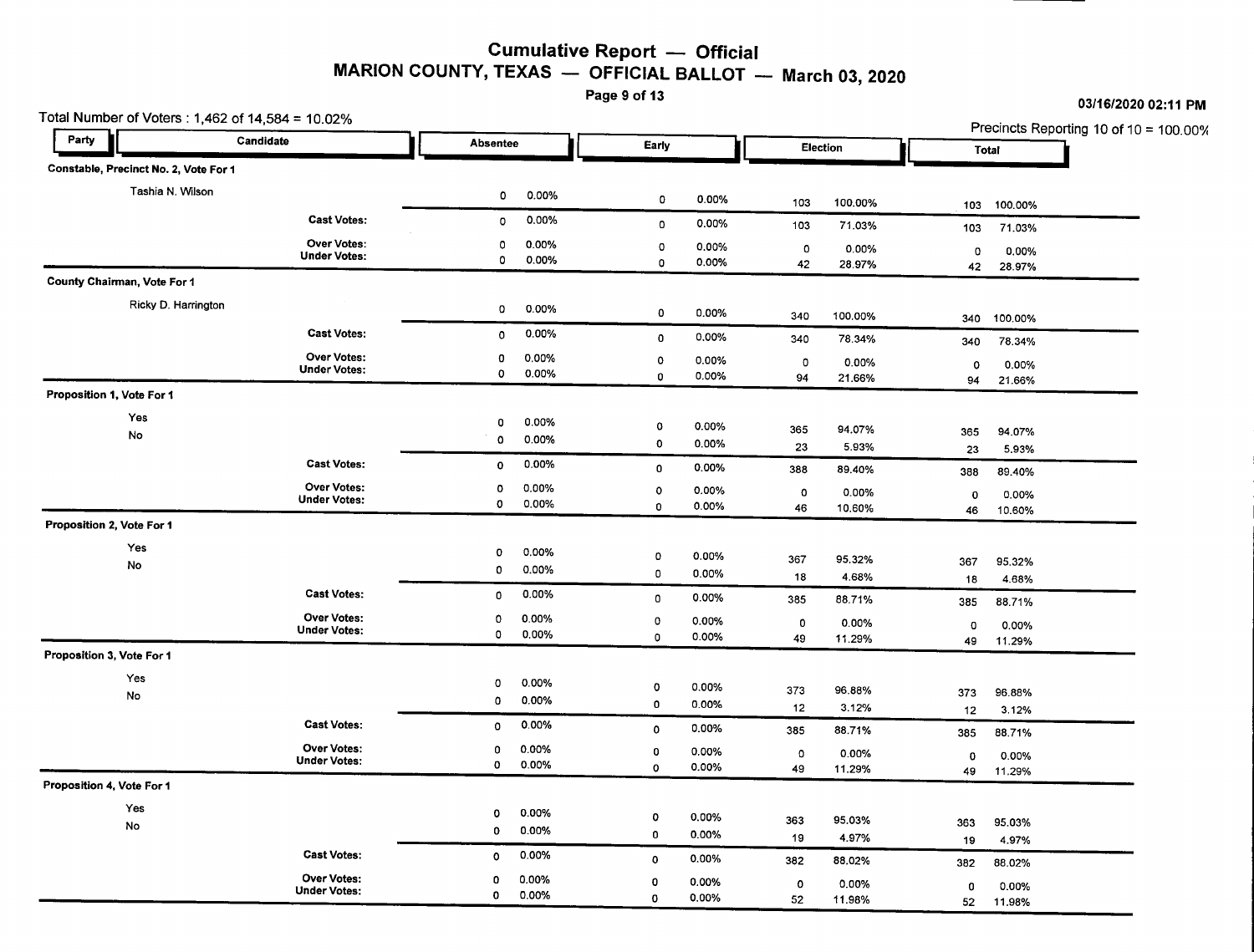### **Cumulative Report - Official** MARION COUNTY, TEXAS  $-$  OFFICIAL BALLOT  $-$  March 03, 2020<br>Page 10 of 13

Page 10 of 13 *03/16/2020* 02:11 PM

Total Number of Voters: 1,462 of 14,584 = 10.02% Precincts Reporting 10 of 10 = 100.00% I Party **Party 2** Candidate **.1** Absentee **Early Election Total** Proposition 6, Vote For 1 **•** Yes <sup>0</sup> 0.00% <sup>0</sup> 0.00% <sup>369</sup> 96.09% <sup>369</sup> 96.09% No <sup>0</sup> 0.00% <sup>0</sup> 0.00% <sup>15</sup> 3.91% <sup>15</sup> 3.91% Cast Votes: 0 0.00% 0 0.00% 384 88.48% 384 88.48% Over Votes: 0 0.00% 0 0.00% 0 0.00% 0 0.00% Under Votes: 0 0.00% 0 0.00% 50 11.52% 50 11.52% Proposition 6, Vote For 1 Yes <sup>0</sup> 0.00% <sup>0</sup> 0.00% <sup>371</sup> 96.87% <sup>371</sup> 96.87% No <sup>0</sup> 0.00% <sup>0</sup> 0.00% <sup>12</sup> 3.13% <sup>12</sup> 3.13% Cast Votes: 0 0.00% 0 0.00% 383 88.25% 383 88.25% Over Votes: 0 0.00% 0 0.00% 0 0.00% 0 0.00% Under Votes: <sup>0</sup> 0.00% <sup>0</sup> 0.00% <sup>51</sup> 11.75% <sup>51</sup> 11.75% Proposition 7, Vote For 1 Yes <sup>0</sup> 0.00% <sup>0</sup> 0.00% <sup>367</sup> 95.57% <sup>367</sup> 95.57% No <sup>0</sup> 0.00% <sup>0</sup> 0.00% <sup>17</sup> 4.43% <sup>17</sup> 4.43% Cast Votes: 0 0.00% 0 0.00% 384 88.48% 384 88.48% Over Votes: 0 0.00% 0 0.00% 0 0.00% 0 0.00% Under Votes: 0 0.00% 0 0.00% 50 11.52% 50 11.52% Proposition 8, Vote For 1 Yes <sup>0</sup> 0.00% <sup>0</sup> 0.00% <sup>371</sup> 95.62% <sup>371</sup> 95.62% No <sup>0</sup> 0.00% <sup>0</sup> 0.00% <sup>17</sup> 4.38% <sup>17</sup> 4.38% Cast Votes: 0 0.00% 0 0.00% 388 89.40% 388 89.40% Over Votes: 0 0.00% 0 0.00% 0 0.00% 0 0.00% Under Votes: <sup>0</sup> 0.00% <sup>0</sup> 0.00% <sup>46</sup> 10.60% <sup>46</sup> 10.60% Proposition 9, Vote For 1 Yes <sup>0</sup> 0.00% <sup>0</sup> 0.00% <sup>377</sup> 97.42% <sup>377</sup> 97.42% No <sup>0</sup> 0.00% <sup>0</sup> 0.00% <sup>10</sup> 2.58% <sup>10</sup> 2.58% Cast Votes: 0 0.00% 0 0.00% 387 89.17% 387 89.17% Over Votes: 0 0.00% 0 0.00% 0 0.00% 0 0.00% Under Votes: <sup>0</sup> 0.00% <sup>0</sup> 0.00% <sup>47</sup> 10.83% <sup>47</sup> 10.83%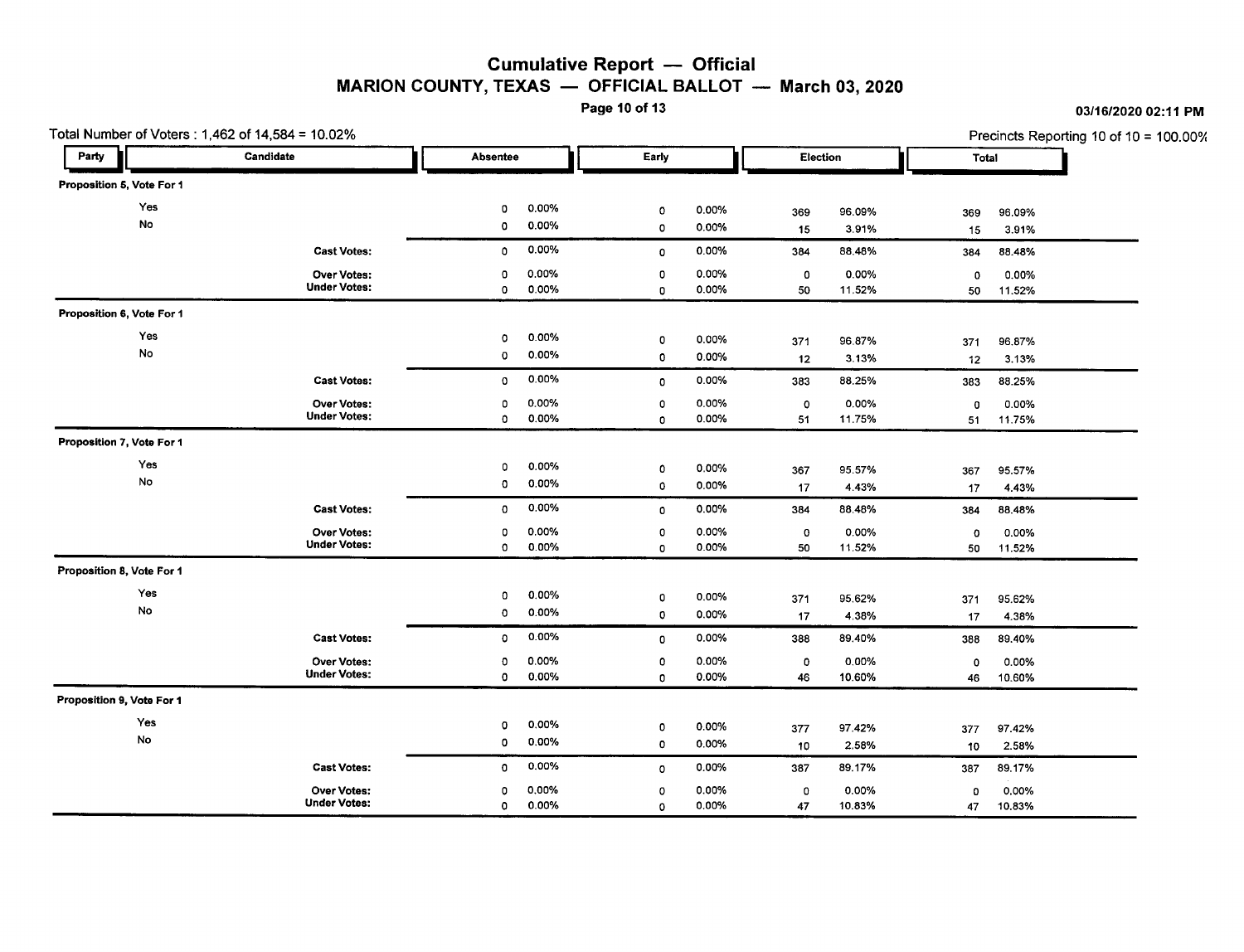#### **Cumulative Report - Official** MARION COUNTY, TEXAS  $-$  OFFICIAL BALLOT  $-$  March 03, 2020

Page 11 of 13

#### Party Precincts Reporting 10 of 10 = 100.00%<br> **Precincts Reporting 10 of 10 = 100.00%**<br> **Precincts Reporting 10 of 10 = 100.00%** Party **2** Candidate Candidate Absentee **Early Election** Felection Total **II Absentee** ... Total **I** Proposition 10, Vote For 1 Yes No <sup>0</sup> 0.00% <sup>0</sup> 0.00% <sup>352</sup> 92.63% <sup>352</sup> 92.63% <sup>0</sup> 0.00% <sup>0</sup> 0.00% <sup>28</sup> 7.37% <sup>28</sup> 7.37% Cast Votes: <sup>0</sup> 0.00% <sup>0</sup> 0.00% <sup>380</sup> 87.56% <sup>380</sup> 87.56% Under Votes: **Over Votes:** Votes: <sup>0</sup> 0.00% <sup>0</sup> 0.00% <sup>0</sup> 0.00% <sup>0</sup> 0.00%  $0$  0.00% 0.00% 54 12.44% 54 12.44% Proposition 11, Vote For 1 Yes No <sup>0</sup> 0.00% <sup>0</sup> 0.00% <sup>344</sup> 90.53% <sup>344</sup> 90.53% <sup>0</sup> 0.00% <sup>0</sup> 0.00% <sup>36</sup> 9.47% <sup>36</sup> 9.47% Cast Votes: 20 0 0.00% 0 0 0.00% 0 0.00% 0 0.00% 380 87.56% 0 380 87.56% Under Votes: **Over Votes:** Votes: <sup>0</sup> 0.00% <sup>0</sup> 0.00% <sup>0</sup> 0.00% <sup>0</sup> 0.00%  $0$  0.00% 0 0.00% 54 12.44% 54 12.44% Proposition 1, Vote For 1 Yes No <sup>0</sup> 0.00% <sup>0</sup> 0.00% <sup>852</sup> 87.30% <sup>852</sup> 87.30% 0 0.00% 0 0.00% 124 12.70% 124 12.70% 124 12.70% Cast Votes: Cast Votes: 0 0.00% 0 0.00% 0 0.00% 976 94.94% 976 976 976 976 978 Under Votes: **Over Votes:** Votes: <sup>0</sup> 0.00% <sup>0</sup> 0.00% <sup>0</sup> 0.00% <sup>0</sup> 0.00%  $0$  0.00% 0 0.00% 52 5.06% 52 5.06% Proposition 2, Vote For 1 Yes No <sup>0</sup> 0.00% <sup>0</sup> 0.00% <sup>845</sup> 86.05% <sup>845</sup> 86.05% <sup>0</sup> 0.00% <sup>0</sup> 0.00% <sup>137</sup> 13.95% <sup>137</sup> 13.95% Cast Votes: <sup>0</sup> 0.00% <sup>0</sup> 0.00% <sup>982</sup> 95.53% <sup>982</sup> 95.53% Under Votes: **Over Votes:** Votes: <sup>0</sup> 0.00% <sup>0</sup> 0.00% <sup>0</sup> 0.00% <sup>0</sup> 0.00%  $0$  0.00% 0 0.00% 46 4.47% 46 4.47% Proposition 3, Vote For 1 Yes No <sup>0</sup> 0.00% <sup>0</sup> 0.00% <sup>902</sup> 93.09% <sup>902</sup> 93.09%  $0$  0.00% 0 0.00% 67 6.91% 67 6.91% Cast Votes: <sup>0</sup> 0.00% <sup>0</sup> 0.00% <sup>969</sup> 94.26% <sup>969</sup> 94.26%

<sup>0</sup> 0.00% <sup>0</sup> 0.00% <sup>0</sup> 0.00% <sup>0</sup> 0.00% <sup>0</sup> 0.00% <sup>0</sup> 0.00% <sup>59</sup> 5.74% <sup>59</sup> 5.74%

Total Number of Voters : 1,462 of 14,584 = 10.02%

Under Votes: Over Votes: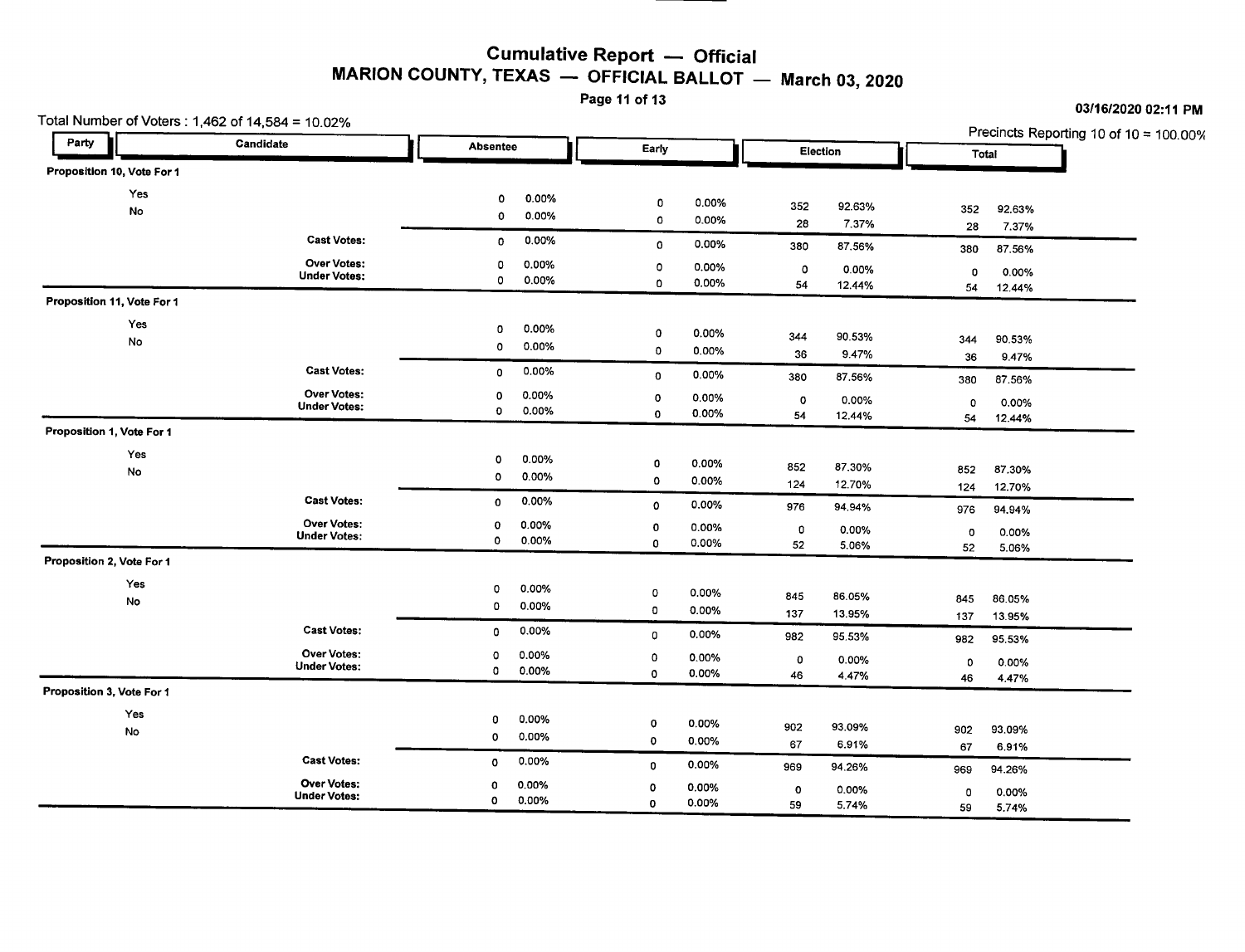### Cumulative Report - Official MARION COUNTY, TEXAS  $-$  OFFICIAL BALLOT  $-$  March 03, 2020<br>Page 12 of 13

Page 12 of 13 *03/16/202002:11* PM

Total Number of Voters: 1,462 of 14,584 = 10.02% 2012 10:00 10 10 10 10:00 10 10 10:00 10 10:00 10 10:00 10:00 10:00 10:00 10:00 10:00 10:00 10:00 10:00 10:00 10:00 10:00 10:00 10:00 10:00 10:00 10:00 10:00 10:00 10:00 10: I Party **Party 2** Candidate . Total . Absentee . Absentee . Early . Election . Total . Total . Total . Total . Total . Total . Total . Total . Total . Total . Total . Total . Total . Total . Total . Total . Total . Total . T **•** Proposition 4, Vote For 1 Yes 0 0.00% 0 0.00% 923 95.55% 923 95.55% No 0 0.00% 0 0.00% 43 4.45% 43 4.45% Cast Votes: 0 0.00% 0 0.00% 966 93.97% 966 93.97% Over Votes: 0 0.00% 0 0.00% 0 0.00% 0 0.00% Under Votes: 0 0.00% 0 0.00% 62 6.03% 62 6.03% Proposition 6, Vote For 1 Yes 0 0.00% 0 0.00% 882 91.78% 882 91.78% No 0 0.00% 0 0.00% 79 8.22% 79 8.22% Cast Votes: 0 0.00% 0 0.00% 961 93.48% 961 93.48% Over Votes: 0 0.00% 0 0.00% 0 0.00% 0 0.00% Under Votes: 0 0.00% 0 0.00% 67 6.52% 67 6.52% Proposition 6, Vote For 1 Yes 0 0.00% 0 0.00% 911 93.92% 911 93.92% No 0 0.00% 0 0.00% 59 6.08% 59 6.08% Cast Votes: 0 0.00% 0 0.00% 970 94.36% 970 94.36% Over Votes: 0 0.00% 0 0.00% 0 0.00% 0 0.00% Under Votes: 0 0.00% 0 0.00% 58 5.64% 58 5.64% Proposition 7, Vote For 1 Yes 0 0.00% 0 0.00% 968 99.08% 968 99.08% No 0 0.00% 0 0.00% 9 0.92% 9 0.92% Cast Votes: 0 0.00% 0 0.00% 977 95.04% 977 95.04% Over Votes: 0 0.00% 0 0.00% 0 0.00% 0 0.00% Under Votes: 0 0.00% 0 0.00% 51 4.96% 51 4.96% Proposition 8, Vote For 1 Yes 0 0.00% 0 0.00% 967 98.07% 967 98.07% No 0 0.00% 0 0.00% 19 1.93% 19 1.93% Cast Votes: 0 0.00% 0 0.00% 986 95.91% 986 95.91% Over Votes: 0 0.00% 0 0.00% 0 0.00% 0 0.00% Under Votes: 0 0.00% 0 0.00% 42 4.09% 42 4.09%